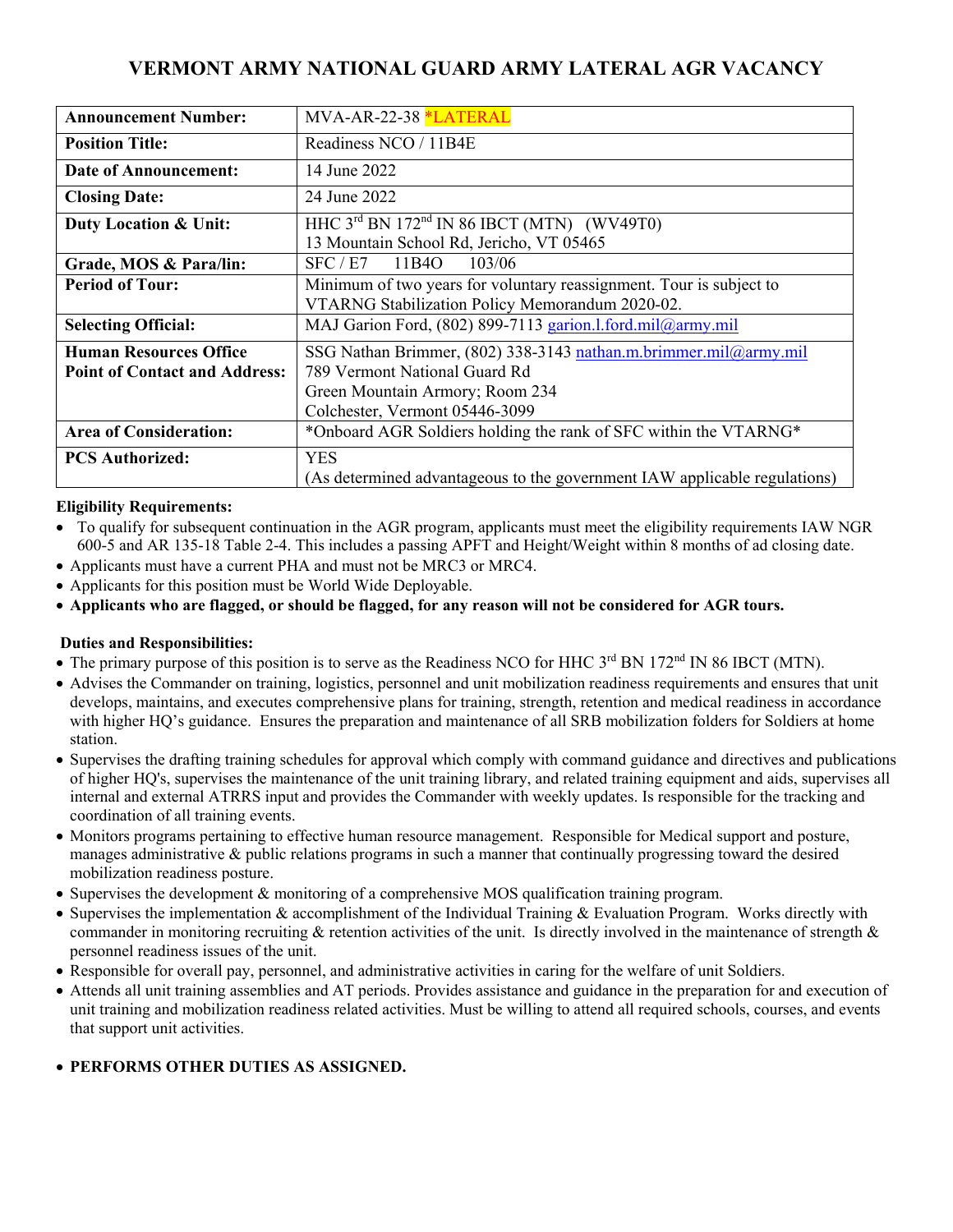### **Other Requirements:**

- Applicants must currently hold the rank/grade of SFC/E7.
- Applicant must currently hold MOS 11B4O.
- Must possess a valid state driver's license and must be able to operate military vehicles, equipment, and office machines within the unit of assignment.
- Applicants must meet stabilization requirements as outlined in VTARNG Stabilization Policy Memorandum 2020-02 and NGR 600-5.
- Applicants must be SQI "E" Qualified or be able to become qualified within 12 months.
- **Applicants who are flagged, or should be flagged, for any reason will not be considered for AGR tours.**

#### **Instructions for Applying:**

- Interested applicants will submit documents on the attached Title 32 AGR Application Checklist. Please do not submit applications in binders or stapled together.
- Applications without all required supporting documents will not be considered. Applications received after 1600 on the closing date will not be considered. Original packets will not be returned once they are received by the AGR Office.
- US Government postage and envelopes may not be used for submitting applications.
- **Emailed applications will be accepted. Email Application to nathan.m.brimmer.mil@army.mil**

**Miscellaneous:** 

**Submit Applications (with attached checklist) to: Human Resources Office AGR Section, Room 234 789 Vermont National Guard Road Colchester, VT 05446-3099** 

**Equal Employment Opportunity:** The policy of the National Guard is to treat all applicants equally without regard to race, color, gender, religion, national origin, age, sex or sexual orientation or non-disqualifying handicap. The National Guard is committed to develop and implement a diversity program that is consistent with equal employment opportunity and with the "Human Goals" of the Department of Defense